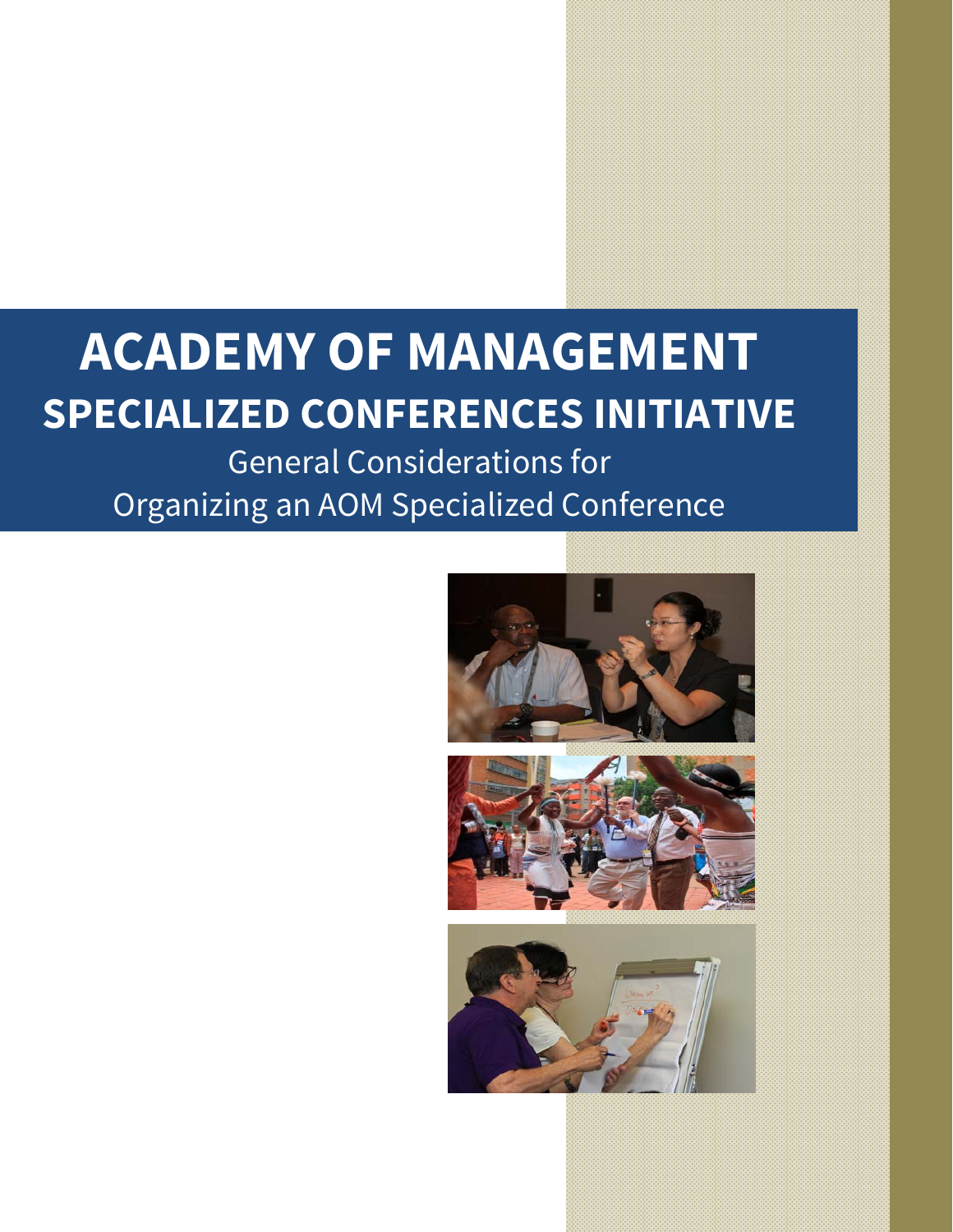

## **AOM Specialized Conferences**

## **General Considerations for Organizing an AOM Specialized Conference**

- **I. AOM Specialized Conferences……………….…………………..………..….2**
	- Introduction
	- Call for AOM Specialized Conference Proposals
	- Conference Model Overview

## **II. Conference Proposal Evaluation & Selection Process …………………….6**

- Process Overview
- Evaluation Criteria/Considerations
- Principles for Specialized AOM Conferences
- Additional Conference Model-Specific Evaluation Criteria

## **III. Conference Development Process …………………………………………..9**

- Collaborative Conference Development
- Local Host/Organizing Committee Responsibilities
- AOM Organizational Responsibilities
- Program Development Committee Responsibilities

## **IV. General Information…………………………….…………..…………………12**  Background: Specialized Conferences Initiative AOM Specialized Conferences Committee

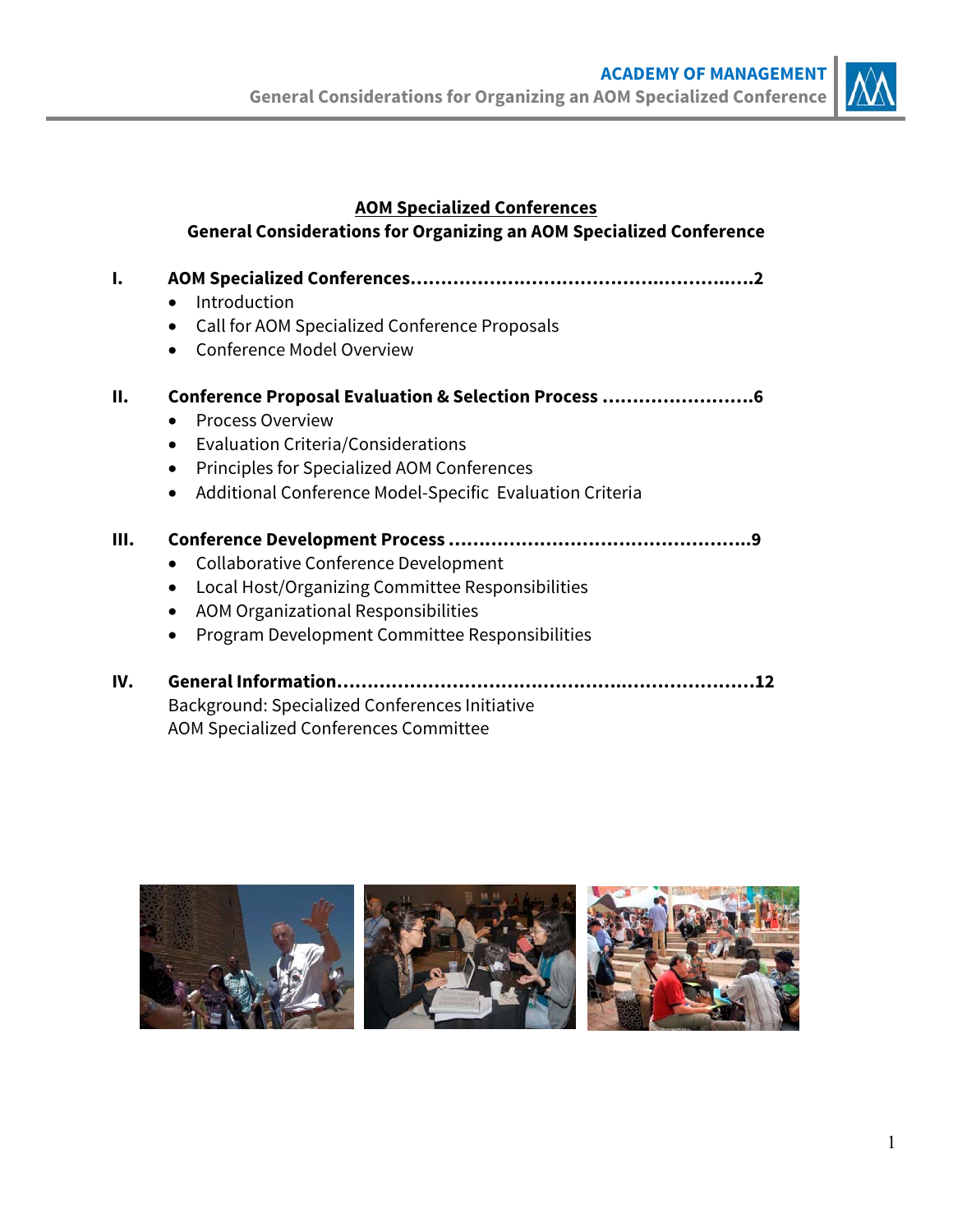

## **INTRODUCTION**

Thank you for your interest in developing a proposal to organize an Academy of Management Specialized Conference. This document provides a brief overview of the process related to the proposal development, review and selection process. If selected for conference development, additional guidelines will be provided. If you have any questions throughout this process, please feel free to contact the AOM Specialized Conferences Committee at **AOMCC@aom.org**.

## **ABOUT THE INITIATIVE**

The Academy of Management is the oldest and largest association for management and organization scholars, with nearly 20,000 members from over 120 countries. To complement the AOM's Annual Meeting, which calls together approximately 10,000 attendees each August, the Academy is launching a new specialized conferences initiative, exploring new opportunities for members to meet throughout the year, in smaller gatherings, in locations that are reflective of the geographic dispersion of our international membership. To learn more about this initiative, please refer to page 11.

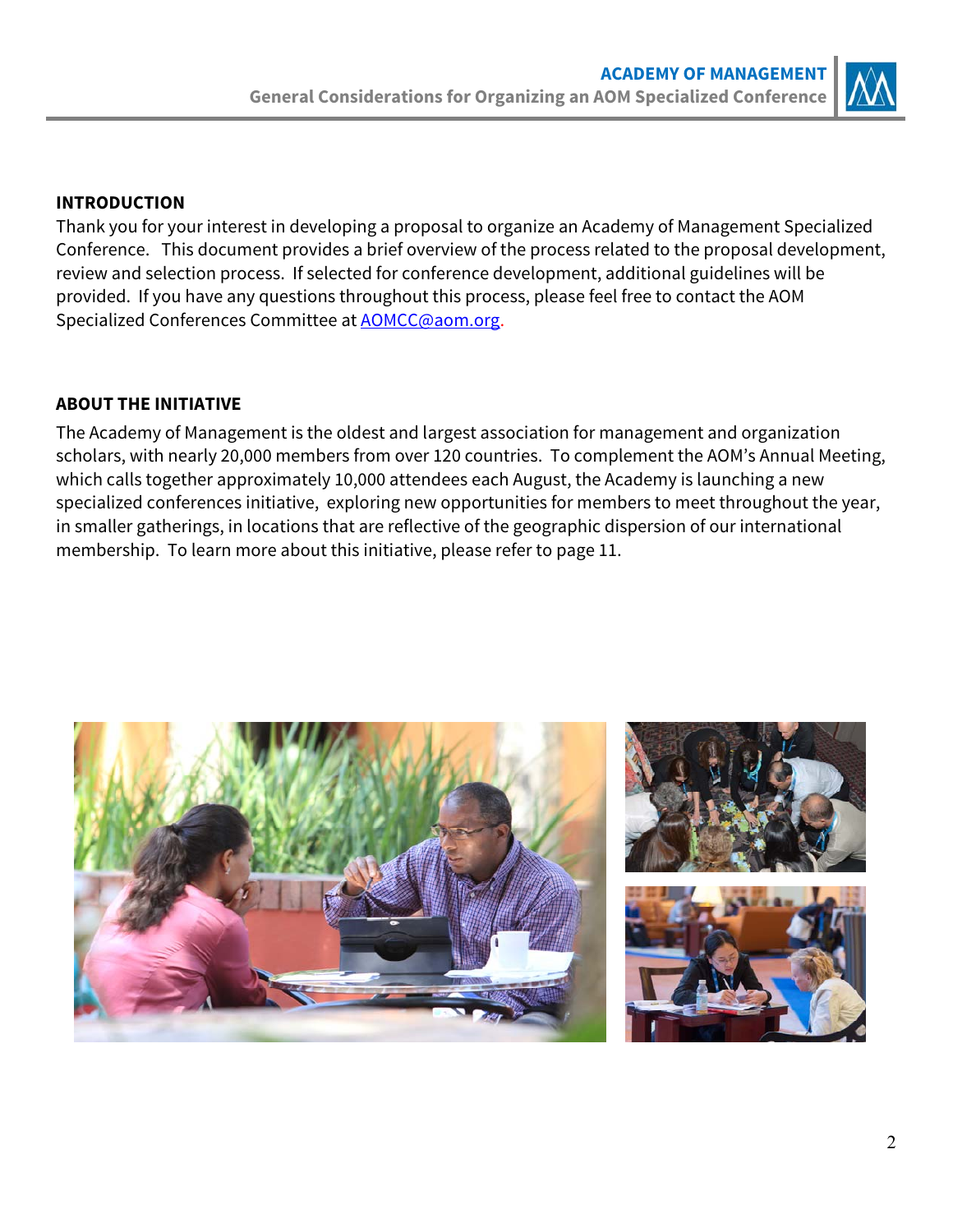

## **Call for Proposals AOM Specialized Conference Organizers**

In response to appeals from the membership for additional professional development and scholarly exchange opportunities, the Academy of Management has **committed to exploring new meeting possibilities** by experimenting with alternate modes of delivery, and identifying novel approaches for collaboration through smaller, regionally-based special conferences.

The Board of Governors, along with volunteers from across the Academy's divisions, interest groups and other leadership communities, have developed a long-term plan to provide for a **diverse portfolio of conference offerings** that will allow members to connect and engage throughout the year, virtually and face to face, in varied locations that are reflective of the geographic dispersion of our international membership. Several new conference models are envisioned as part of this plan. In addition to these models, we expect new conference ideas that reflect the creative energy of our membership to emerge. The plan for realizing this vision for AOM conference activity is designed to continuously evolve as we experiment with new program structures, delivery modes, content features, and conference designs.

To get started, we imagine **three types of specialized conferences** that could fulfill our mission to connect people and ideas while also advancing our vision to inspire and enable a better world through our scholarship and teaching on management and organizations. Proposed specialized conference models include:

## **AOM Special Thematic Conferences**

AOM Special Thematic Conferences focus on the deep exploration of interesting and relevant themes within and/or across specific management disciplines. These conferences are driven by highly innovative content and opportunities for connecting around thought-provoking topics that stimulate discovery and research.

## **AOM Professional Development Conferences**

AOM Professional Development Conferences are designed to provide members with skills and knowledge for both professional development and career advancement.

## **AOM Regional Immersion Conferences**

AOM Regional Immersion Conferences are held in rich contextual environments, marked by highly innovative, experiential content that fosters deep intellectual discovery and mutual learning.

The Academy of Management's Specialized Conferences Committee is currently inviting [brief statements of interest](https://form.jotform.com/73175828246161) from potential host institutions and local organizing committees for **an AOM Specialized Conference to be held in 2019, 2020 or 2021.** We seek proposals for conferences that serve at least 350 members and that are located outside of North America (where the Annual Meeting is currently held each August).

The Specialized Conferences Committee will accept brief preliminary proposal forms on a rolling basis throughout the 2017-18 term. The ideas that generate the most interest will advance to a second stage of development. The committee will then collaboratively work with these finalists to more fully develop final proposals.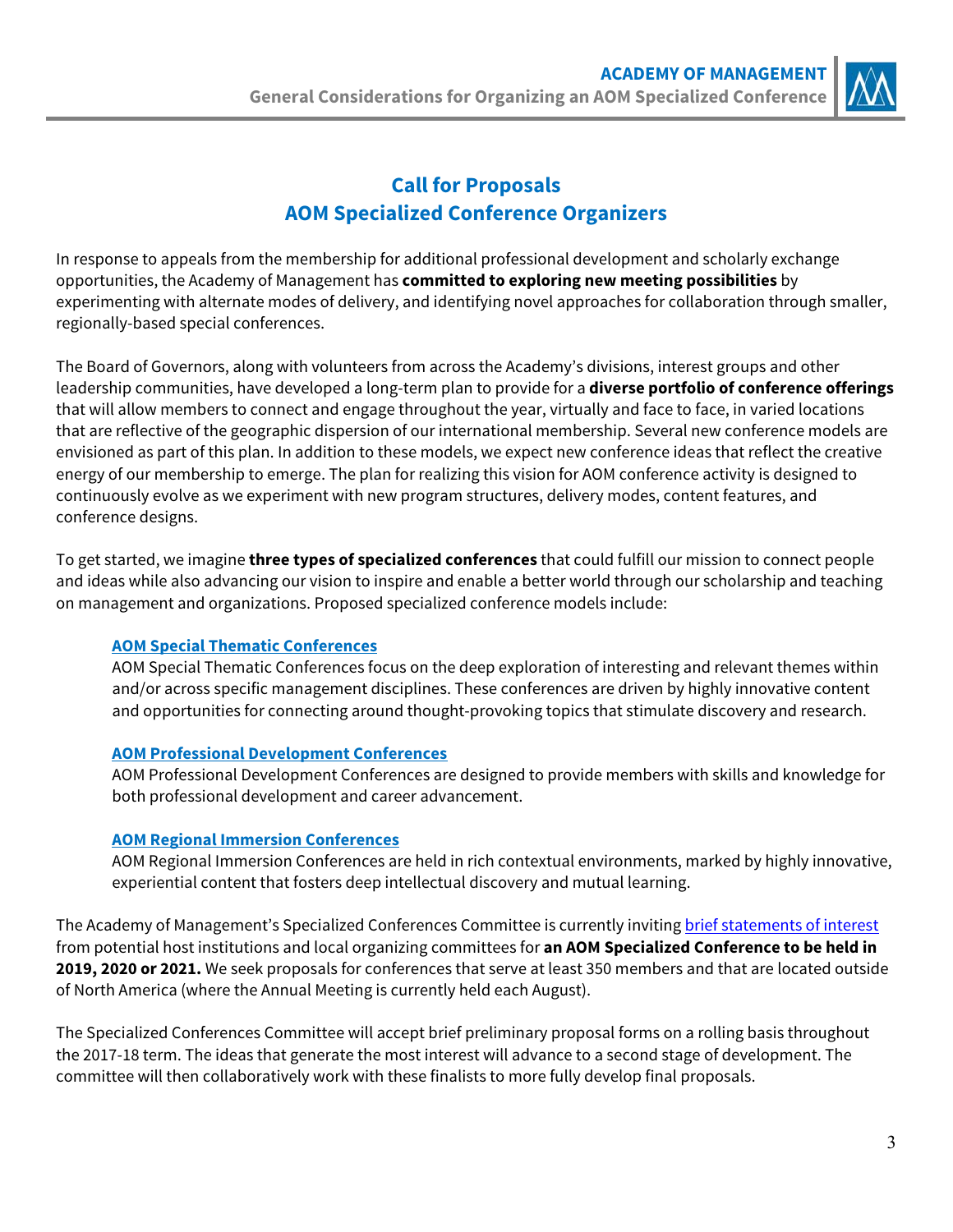

## **AOM Specialized Conference Models:**

## **AOM Special Thematic Conferences**

AOM Special Thematic Conferences (AOM STCs) are programs that focus on the **deep exploration of interesting and relevant themes within and/or across specific management disciplines**. AOM STCs are driven by highly innovative content and opportunities for connecting around thought-provoking topics that stimulate discovery and research.

Special Thematic Conferences are envisioned to feature innovative content that bridges the interests of two or more divisions or interest groups. Members are invited to collaboratively develop and co-create this proposed **new conference model**.

## **AOM Special Thematic Conferences**

- Big Data and Managing in a Digital Economy (April 2018, Surrey, UK)
- From Start-up to Scale-up Strategies: Coping with Organizational Challenges in a Volatile Business Environment (December 2018, Tel Aviv, Israel)

#### **AOM SPECIAL THEMATIC CONFERENCE MODEL Conference Model At-A-Glance:**

- Location: Outside of the U.S.
- Expected Attendance: 350+
- Conference Development Timeline: 18-24 months
- Expected Program Duration: 3-5 Days
- Primary Delivery Mode: Face to Face
- Outputs: AOM Specialized Conference Proceedings (other possibilities: Publications/Special Issues, Video Components, Social Communities)

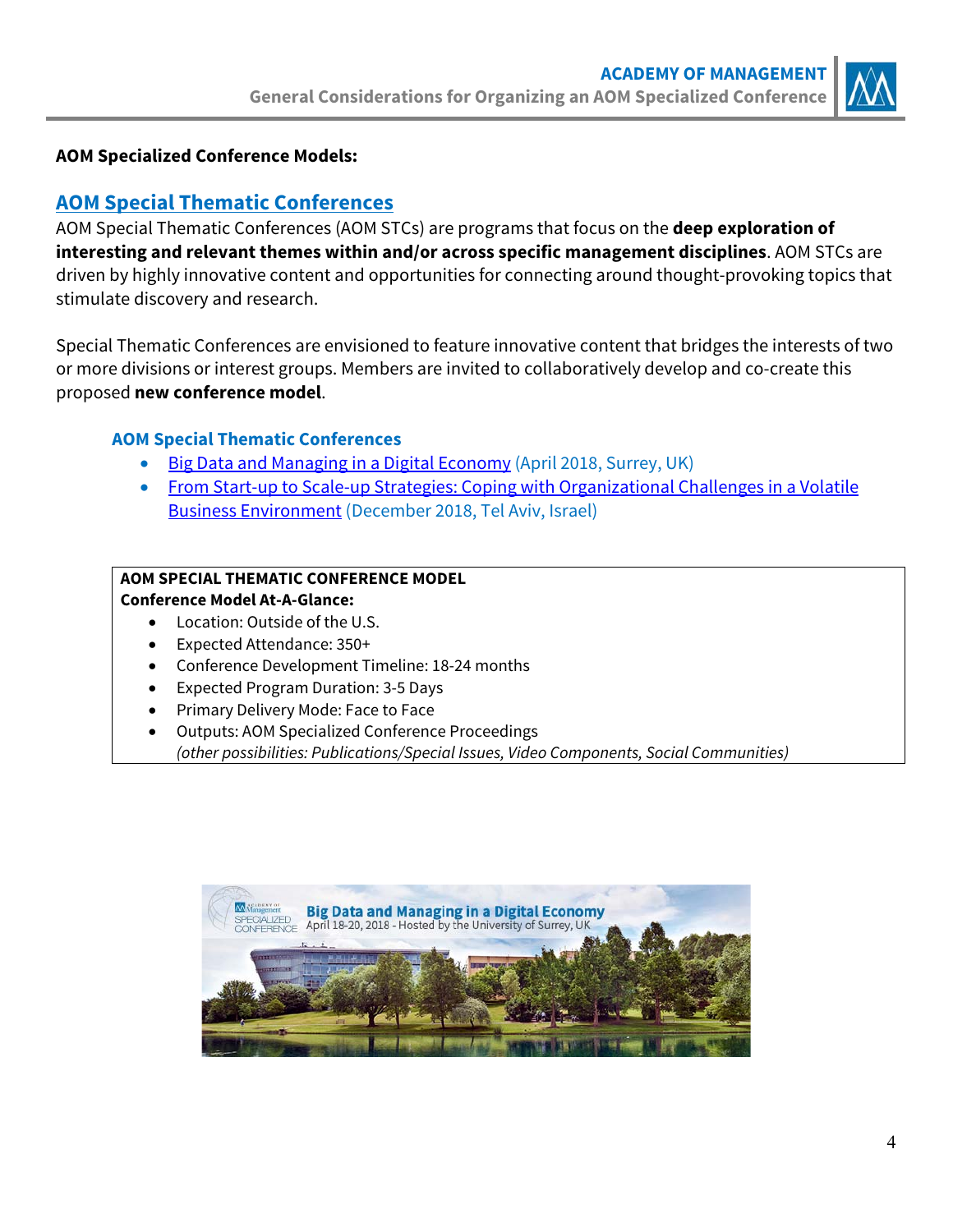

## **AOM Professional Development Conferences**

AOM Professional Development Conferences (AOM PDCs) are designed to provide members with skills and knowledge for both professional development and career advancement. These interactive conferences offer a high quality and high level learning experience that has significant positive impact on the professional growth and advancement of attendees. AOM PDCs offer a mix of creative and innovative elements that provide skills training and advanced learning on topics for continued advancement and immediate application.

## **AOM Professional Development Conferences**

• Academy of Management Teaching & Learning Conference

# **AOM PROFESSIONAL DEVELOPMENT CONFERENCE MODEL**

## **Conference Model At-A-Glance:**

- Location: Outside of the U.S.
- Expected Attendance: 350+
- Conference Development Timeline: 14-18 months
- Expected Program Duration: Varied, 2-5 Days
- Primary Delivery Mode: Face to Face (Hybrid, Virtual)
- Outputs: Media Components/Archived Resources

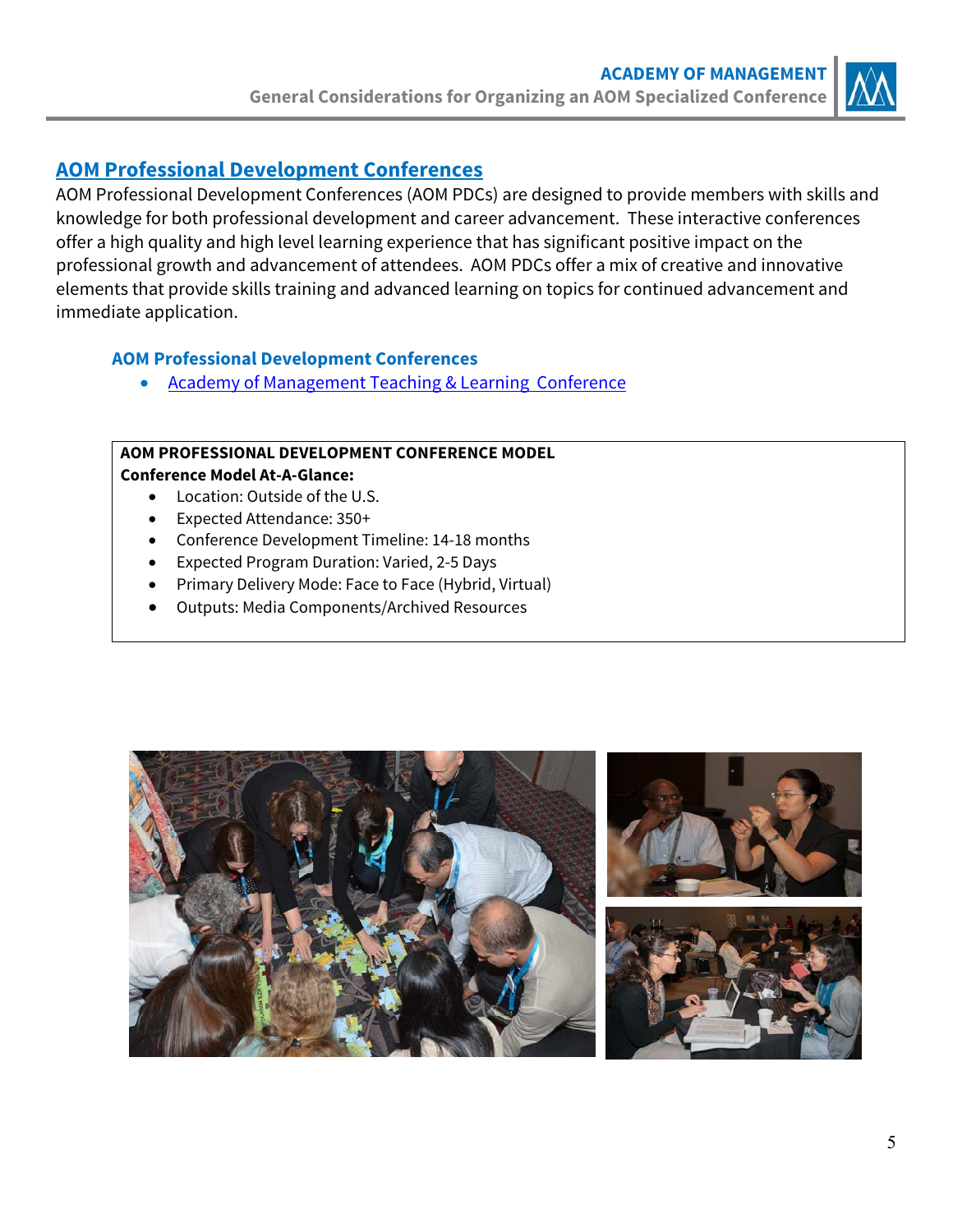

## **AOM Regional Immersion Conferences**

AOM Regional Immersion Conferences (AOM RICs) provide an opportunity for the Academy's global membership to deeply engage and explore local scholarship and regional phenomena in an interactive and intimate setting. These meetings are held in **rich contextual environments, marked by highly innovative, experiential content that fosters deep intellectual discovery and mutual learning**.

At the core of the AOM Regional Immersion Conference model are **experiential learning journeys**. Experiential learning and immersion activities embedded throughout the conference are designed to provide deep engagement opportunities and spark new scholarly discourse and exchange. In addition to experiential attributes, AOM RICs feature scholarly papers, symposia, and interactive workshops and may include a variety of other session types and events that encourage dialogue, stimulate new research and offer unique learning opportunities for members.

The best scholarly papers presented at AOM RICs will be published in the Academy of Management Specialized Conference Proceedings.

## **Recent AOM Regional Immersion Conferences**

• Academy of Management Africa Conference

#### **AOM REGIONAL IMMERSION CONFERENCE MODEL Conference Model At-A-Glance:**

- Location: Outside of the U.S.
- Expected Attendance: 350+
- Conference Development Timeline: 24 months
- Expected Program Duration: 4-5 Days
- Primary Delivery Mode: Face to Face
- Outputs: AOM Specialized Conference Proceedings (other possibilities: Publications/Special Issues, Video Components, Social Communities)

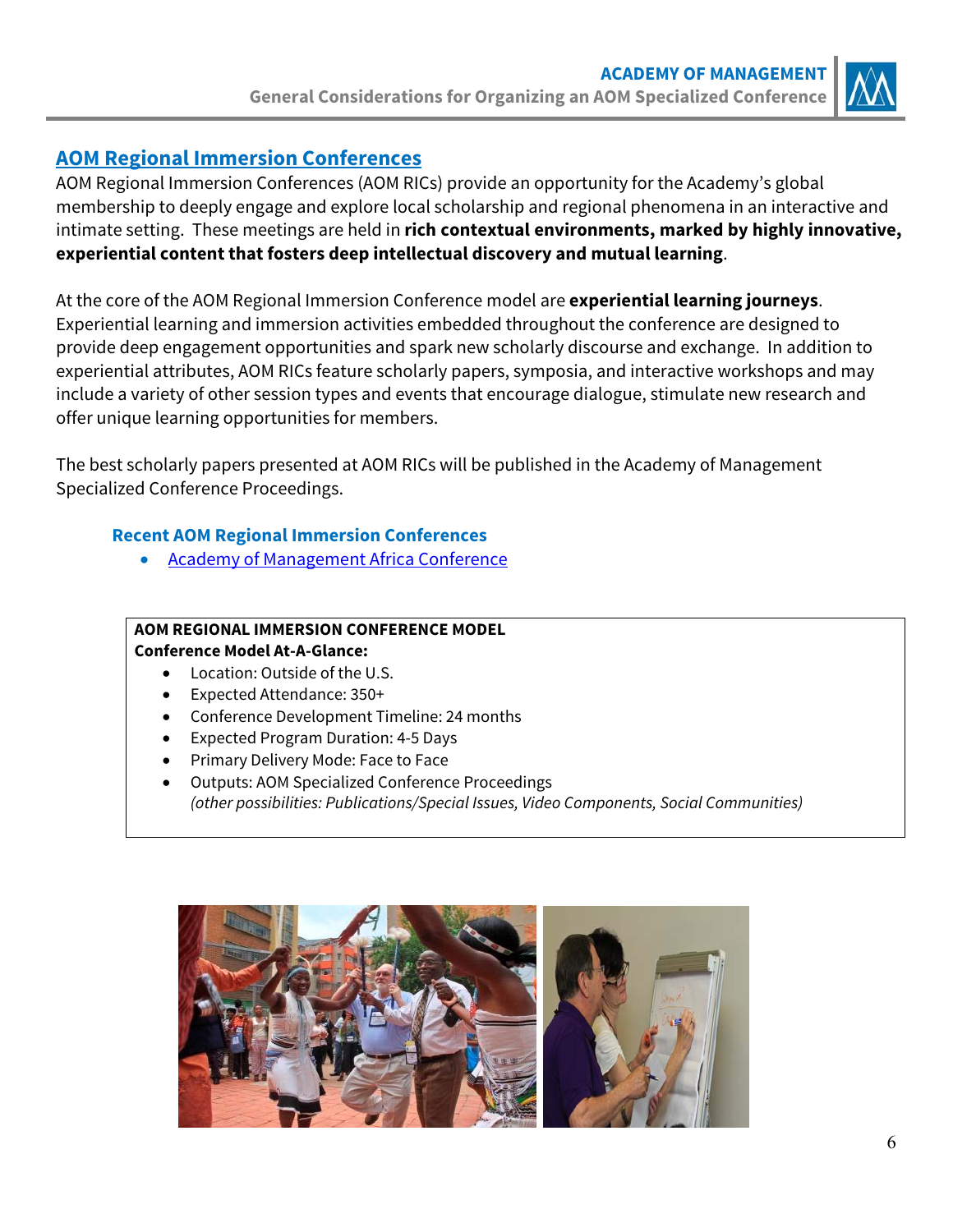

## **CONFERENCE EVALUATION & SELECTION PROCESS**

#### **Conference Host Evaluation & Selection Process**

Reporting to the Board of Governors, the **Academy of Management Specialized Conferences Committee (AOM-SCC)** will review and evaluate all new AOM conferences against the Principles for Specialized AOM Conferences and the additional defined criteria and guidelines set for the specific conference type. The AOMCC will guide the development of proposals and make recommendations to the Board for selection and event development with consideration for the entire portfolio of current and planned conference activity for the Academy.

The AOM-SCC will use a multi-phased process to select the central concept, site, format, and organizing committee for each new conference. The final proposal development phase will be a collaborative process between the selected host and the AOM-SCC liaison, providing detailed agreements and understandings around roles and responsibilities, conference development timelines, resources, budgets, logistics, etc.

**Stage 1:** During this phase, **brief statement of interest forms** that reveal the core concept, site, format, [institutional capabilities, and organizing committee are submitted for an initial review.](https://form.jotform.com/73175828246161) 

**Stage 2:** Potential hosts are invited to **develop and submit proposals** to organize an AOM conference. Proposals present specific details about the conference idea and interpretation of the model, confirmation of facilities and other logistics, resources and financial assessment, market analysis, and preliminary conference development plan.

**Stage 3:** Potential hosts are selected for **collaborative development of the final proposal** to host an AOM conference. Final proposals are reviewed and approved by the AOM Specialized Conferences Committee.

## **Review Criteria/Evaluation Focus**

- **Stage 1:** 
	- o **PEOPLE/PARTNERS:** Organizational Experience (Meeting Management, Partner Relationships, Access to Sponsor Network, AOM Activity), Team Experience (Meeting Management, AOM Activity, Representation)
	- o **PLACE/POSSIBILITIES:** Region (Desirable, Accessible, Unique Offerings), Local (Desirable, Accessible, Unique Offerings), Proposed Venue/Facilities (Desirable, Accessible, Unique Offerings), Geographic Location Relative to Portfolio of Planned Offerings, Baseline Conference Logistics (Venue Capacity, Resources, etc.)
	- o **PROGRAM CONCEPT:** Unique Differentiator, Creative Enhancement/Draw for Attendees (Program, Outputs, Other)
- **Stage 2:** Location/Partners/Costs/Logistics/Unique Capabilities/Planning/Possibilities/Risks/Market
- **Stage 3:** Agreements, Financial, Partner/Sponsor Confirmation/References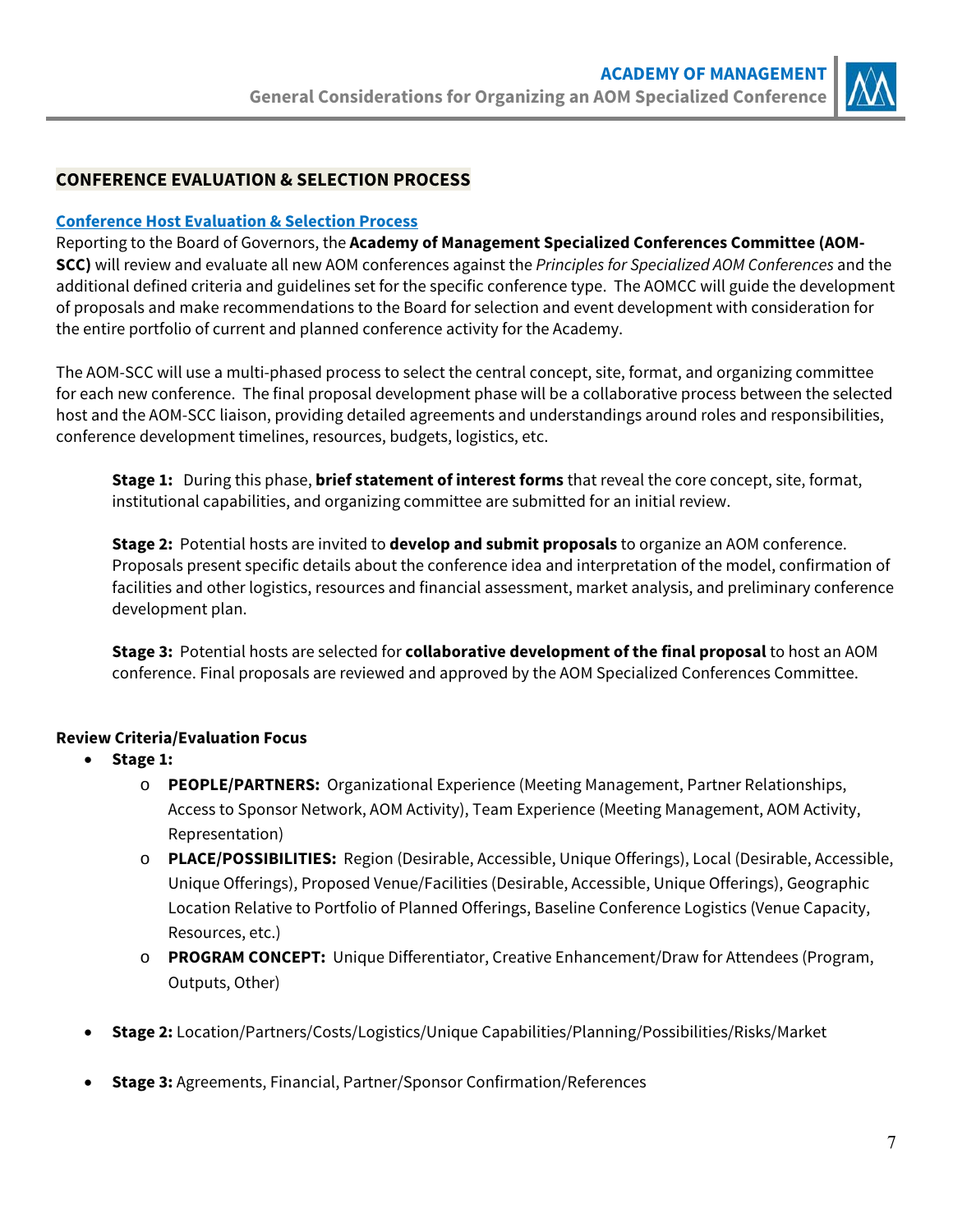

#### **Strategic Principles for Specialized AOM Conferences**

In April 2014, the Small Conference Task Force proposed a set of principles to guide the development of a portfolio of smaller meetings and events for the Academy of Management. All new meeting possibilities will be evaluated with these core principles in mind.

#### **Strategic Principles for Specialized Academy of Management Conferences**

- We aspire to generate a **diverse portfolio of meeting possibilities** serving our members' desires for professional development opportunities and deep dialogue around specific topics/themes. Exploration of new AOM small meeting models will consider locations that are reflective of our diverse global membership, alternate modes of delivery, and opportunities to create more visibility for our member research.
- We aim to produce events that are **reflective of a leading scholarly association and consistent with the Academy's mission, vision and values**. Events produced under the AOM brand will be developed and owned by the Academy. Membership **growth**, improved **retention**, and member **satisfaction** are results of producing quality events.
- We seek **innovative and forward-looking content, structure and methods** that honor and leverage the experience, expertise and energy of our globally diverse members. The conference should **not** replicate the features and format of the existing annual meeting.
- We strive to produce **small, intimate opportunities for members to learn, engage and connect**. Where format is face to face, attendance should be in the range of 350-700 (maximum 1,000 attendees). This is not an absolute target, but suggests that we neither seek very small, highly exclusive events or a large scale event. Participation might be somewhat higher than estimated, but not much smaller. Virtual conferences have no upper bound unless interaction is compromised.
- We aim to provide an **open and inclusive** opportunity for colleagues from around the world to gather. Participation will be open to all AOM members, based on space availability (conference registration will be available on a first-come, first-served basis).
- We seek to **avoid scheduling standalone events that conflict with, or provide direct competition with the annual meeting activities in features, format or timing.** Unless held in conjunction with the annual meeting, event dates between July-August and/or submission dates between December-January may be discouraged.
- We recognize and seek **opportunities to collaborate with kindred organizations where viable and mutually beneficial opportunities exist**. Where collaboration is proposed, detailed agreements with expectations and responsibilities for all collaborators will be outlined prior to conference development. In managing its brand and to maintain relationships with many kindred associations, the Academy does not lend its name to, or fund, events that it does not produce.
- We recognize and seek opportunities to **collaborate with the Academy's divisions and interests groups in service to all members** and in a manner that drives benefit to the Academy as an organization, the participating division or interest group, and attendees.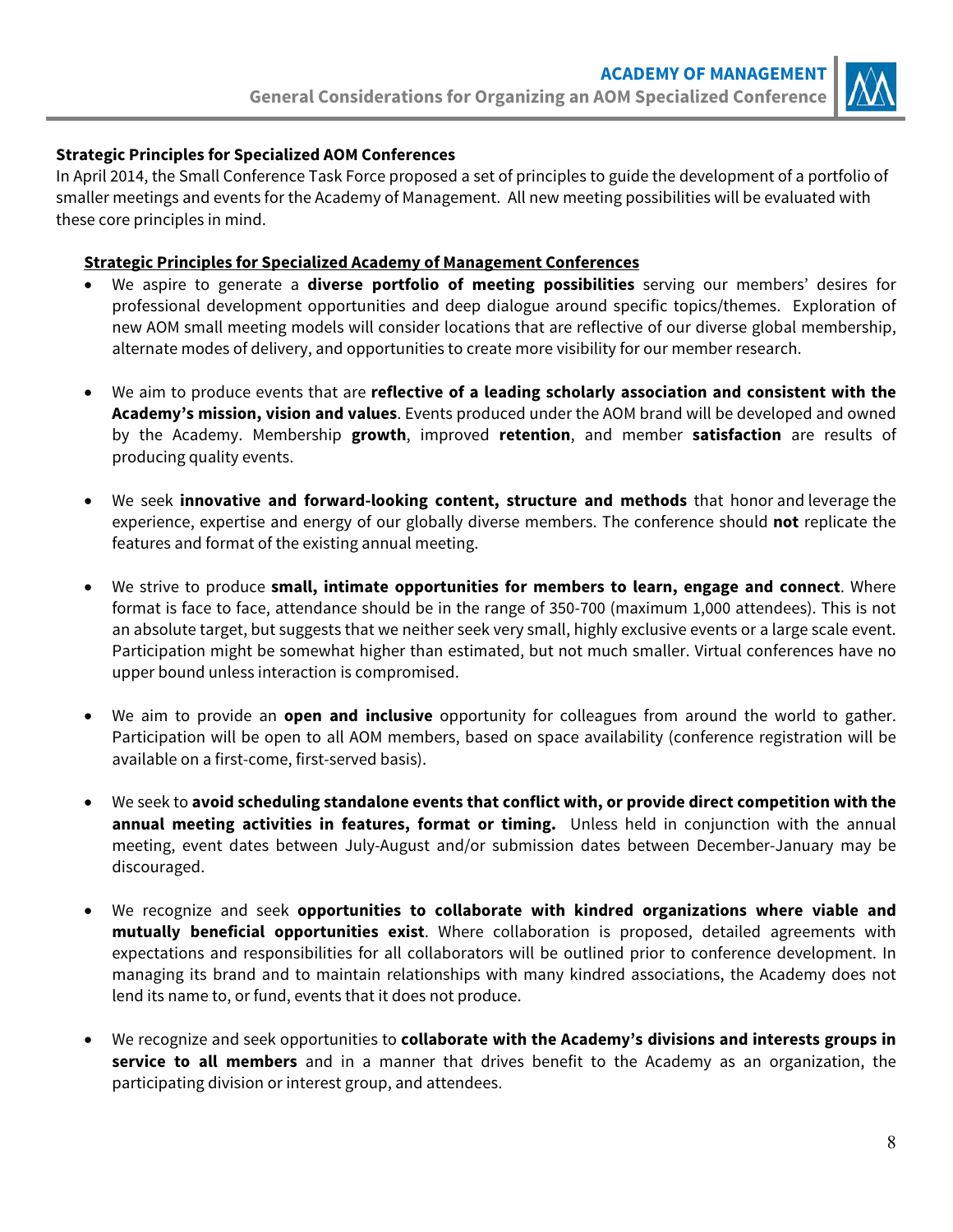

- We aim to develop meetings that are **surplus producing,** inclusive of all direct and indirect resource requirements while also considering affordability and cost effectiveness for members to attend. Diversification of our revenue streams is a core goal of the small conference strategy. Some capacity building efforts may be self-sustaining rather than surplus-producing if proposed and approved as such. Combined, the meetings portfolio will contribute surplus to the Academy.
- We aim to produce **high quality meetings, developed through detailed planning, implementation and evaluation plans**. New meetings will require thorough planning to ensure adequate resourcing, scheduling, scope, risk management, quality, communications, and assessment components.
- We will engage in **active organizational learning**, incorporating our understanding of prior activities and decisions to continuously improve our processes for selecting, producing, and managing all conferences.

## **Additional AOM Conference Model-Specific Criteria**

Proposals for Special AOM Conferences should align with the Principles for Specialized AOM Conferences. Additionally, proposals should be developed with considerations for the following model-specific criteria:

- **AOM Special Thematic Conferences:** 
	- o Focus is on the deep exploration of interesting and relevant themes within and across specific management disciplines.
	- o Aims to present highly innovative content and opportunities for connecting around thoughtprovoking topics that stimulate discovery and new research.
	- o Is endorsed by the leadership of one or more Divisions/Interest Groups.
	- o Serves at least 350 members.
	- o Located outside of the U.S.

#### **AOM Professional Development Conferences:**

- o Aims to provide members with skills and knowledge for both professional development and career advancement.
- o Includes timely, relevant topics with broad member appeal (e.g. teaching, research methods)
- o Offers a high quality and high level learning experience that has significant positive impact on the professional growth and advancement of attendees.
- o Offers a mix of creative and innovative elements that provide skills training and advanced learning on topics for continued advancement and immediate application.
- o Serves at least 350 members.
- o Located outside of the U.S.

## **AOM Regional Immersion Conferences:**

- o Aims to provide an opportunity for the Academy's global membership to deeply engage and explore local scholarship and regional phenomena in an interactive and intimate setting.
- o Held in rich contextual environments, marked by highly innovative, experiential content that fosters deep intellectual discovery and mutual learning.
- $\circ$  Institutional capabilities support experiential learning and immersion activities.
- o Serves at least 350 members.
- o Located outside of the U.S.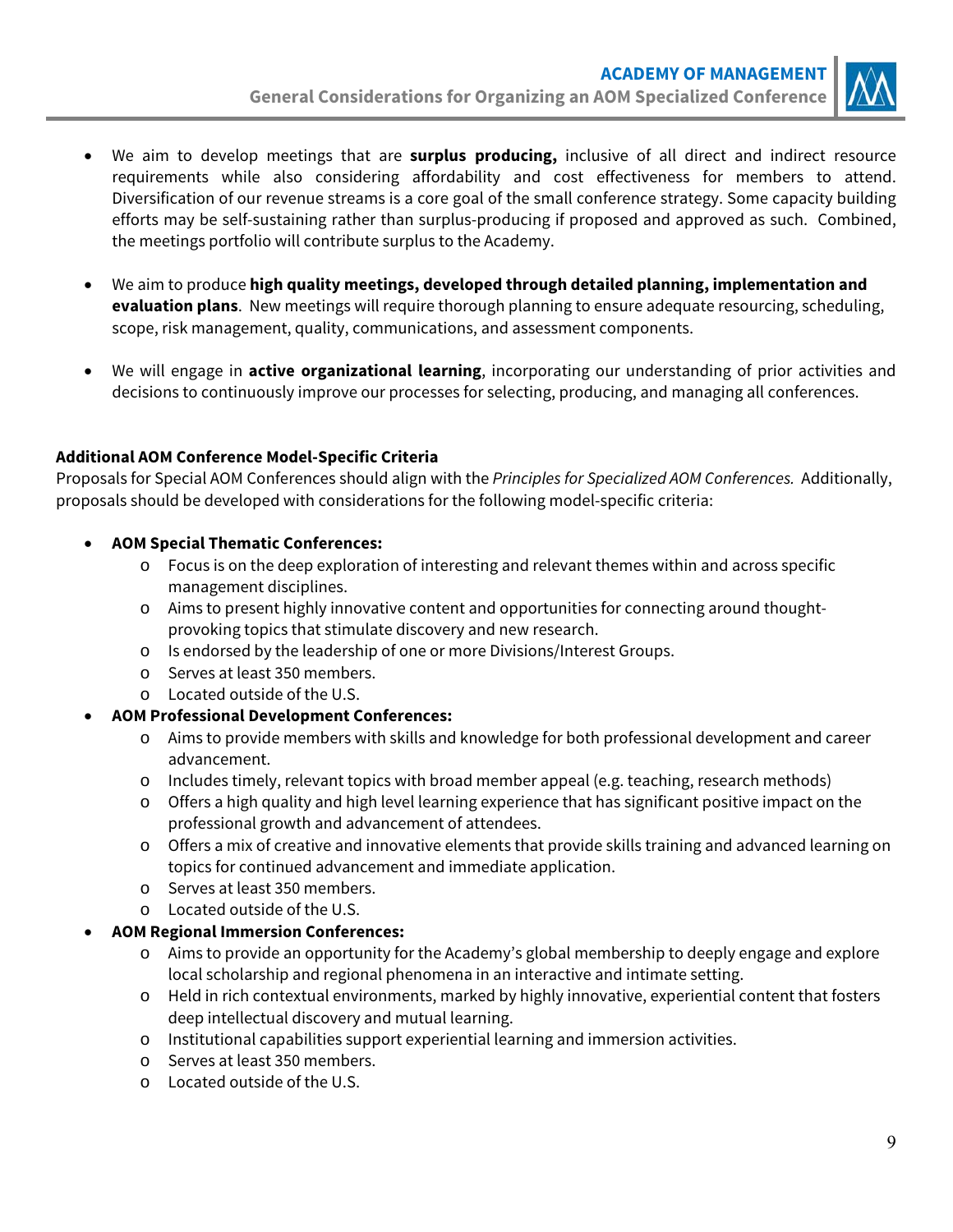

### **CONFERENCE DEVELOPMENT PROCESS**

#### **Collaborative Conference Development**

All conference development roles and responsibilities will be clearly defined during the final conference proposal development phase. Detailed agreements (event specific) with expectations and responsibilities for the local host, collaborators, sponsors/supporters, vendors will be produced prior to conference development. Where financial and legal liabilities exist, formal contracts will be executed to confirm agreements. All program development participants will sign off on a memorandum of understanding to confirm the roles and responsibilities as defined.

While specific roles and responsibilities are not confirmed until the final phase of proposal development, the following outlines general accountabilities that may be expected from the AOM and any partners participating in the development of an All-Academy conference.

#### **Local Host Responsibilities**

Local host institutions and/or designated organizing teams may be responsible for the following:

- **Facilities/Space:** Providing space and resources to support **core conference requirements** (see facilities checklist for F&B, room, speaker support/equipment/audiovisual, transportation, climate control, security, modern high-speed internet capabilities, insurance and other core requirements).
- **Local Area Content**: Developing Content for the Website (Travel/Arrival Information-ground transportation, local public transportation, language, currency, etc., Tourism/Area Attractions, Local Customs, etc.)
- **Marketing/Event Promotion**: Developing Marketing/Communications materials to attract local attendees, identifying audiences and promotional opportunities (local associations, institutional networks, etc.)
- **International Attendee Support**: Facilitation and Management of Visa Letters and Travel Support for Attendees.
- **Vendor Coordination:** Assistance identifying local vendors for printing, staffing, development of conference collateral and supplies, etc.
- **Local Organizing Team:** Identifying local volunteer leadership to participate in the conference development process, including pre-conference planning, on-site support, and post-conference reporting.
- **Staffing/Other Professional Support:** Staffing, or helping to identify local vendors to manage, local information/transportation/airport arrival desk, on-site conference management, registration and logistics, etc. Lead project manager to coordinate all local activities and communications with AOMHQ.
- **Developing the Conference Budget:** Providing cost estimates for all conference expenditures and funding source (direct, in-kind, sponsorship). Anticipate areas of financial or operational risk with potential for impacting performance of the conference.
- **Sponsorship:** Solicitation of sponsors for general conference support, ancillary activities and materials, if applicable.
- **Communication/Reporting:** Maintain ongoing communication with AOM throughout the planning and development process, record and communicate learnings for the advancement of future events.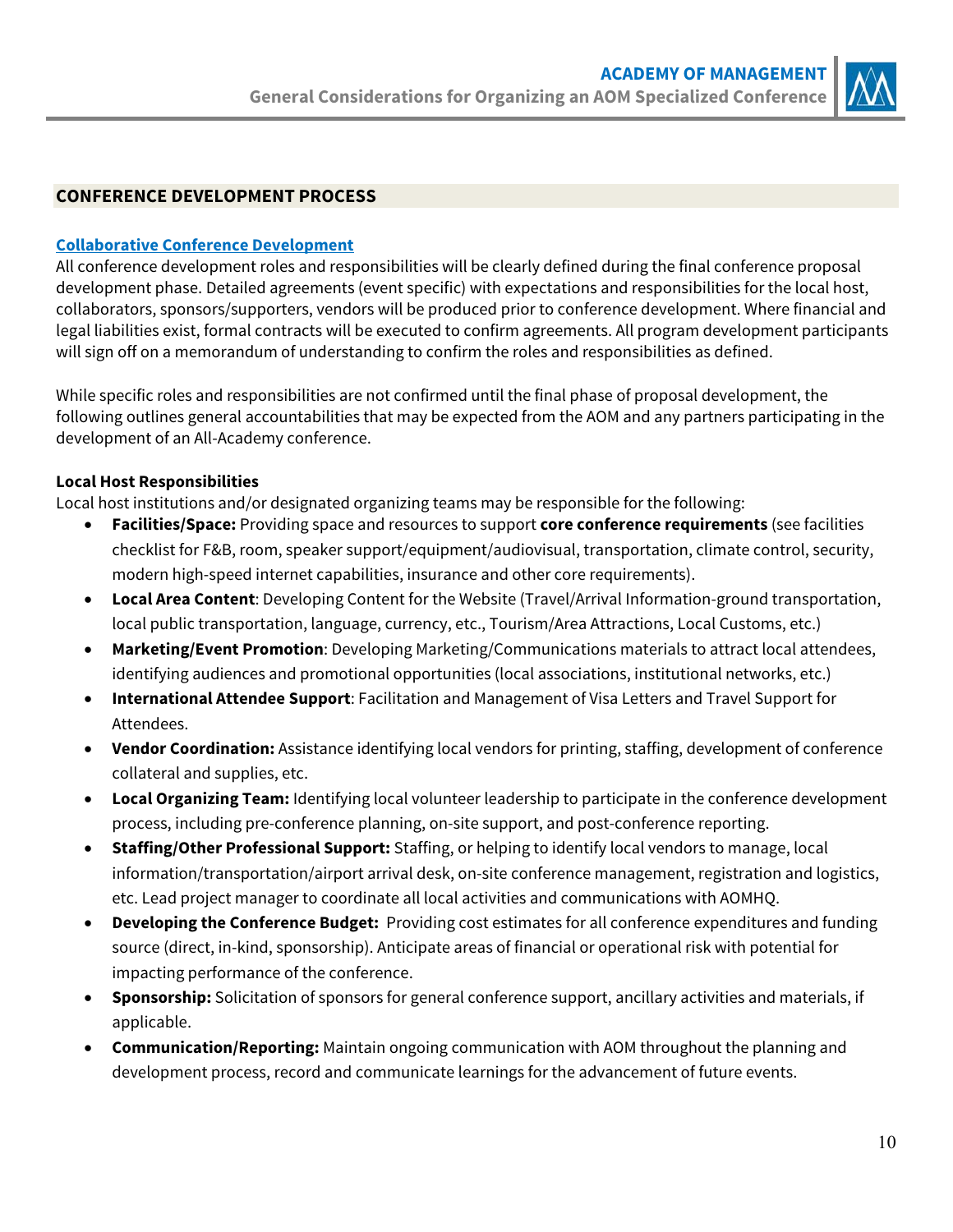

#### **AOM Organizational Responsibilities**

The Academy of Management may be responsible for:

- **Professional Management of Event:** Establishing conference development timelines, reporting structure, financial management, technical oversight, project management, volunteer support/guidance, vendor management, professional logistics support, etc.
- **Contracts & Agreements:** Managing the execution of all contracts & agreements unless otherwise assigned to a local host (e.g. vendors, contractors, host agreements, memorandum of understanding documents.).
- **Marketing/Event Promotion**: Identifying Marketing/Communications opportunities through the Academy's global membership and communities.
- **Financial Management:** Vendor Selection/Payment/Exchange (Registration/Program Development Systems), Collaboratively Developing and Confirming the Conference Budget
- **Registration:** Registration System Management & Support, Pricing Structure, Processing Registration Fees, Vendor Payments, Currency Exchange
- **Website:** Conference Website Development/Technical Support & Management
- **Program:** Submission/Review Management System Development & Support, Volunteer Coordination & Support, Technical Program Development Support
- **Logistics:** Contracts/Agreements with Hotels/Vendors, Facilities/Housing/Supplemental staffing support and needs determination, Conference materials (signage, badges)

#### **Specialized Conference Program Committee Responsibilities**

The Specialized Conference Program Committee may be responsible for:

- **Business Rules for Program Development:** Defining session types, submission format, submission rules and guidelines, theme/topic keywords, reviewing rules and guidelines, meeting-specific policies and procedures, and all other business requirements needed to develop systems to support quality program content and outputs.
- **Call for Proposals:** Drafting content for the call for proposals, including all relevant and unique aspects of the program, submission rules/policies, etc.
- **Call for Reviewers:** Drafting content for the call for reviewers, identifying and soliciting reviewer participation to increase opportunities for member involvement and ensure the development of a quality program.
- **Communications/Marketing:** Drafting program-related communications for the conference, disseminating the call for proposals and promotional content for the meeting, as needed.
- **Program Design, Development and Scheduling:** Identifying opportunities for collaboration across submissions, developing sessions, preparing the conference program and proposing the scheduled agenda.
- **Outputs:** Identifying all intended outputs for the meeting, prior to program development.
- **Organizational Learning:** Providing periodic status reports during conference development. Document and provide a final evaluation of the program development learnings after the conference.